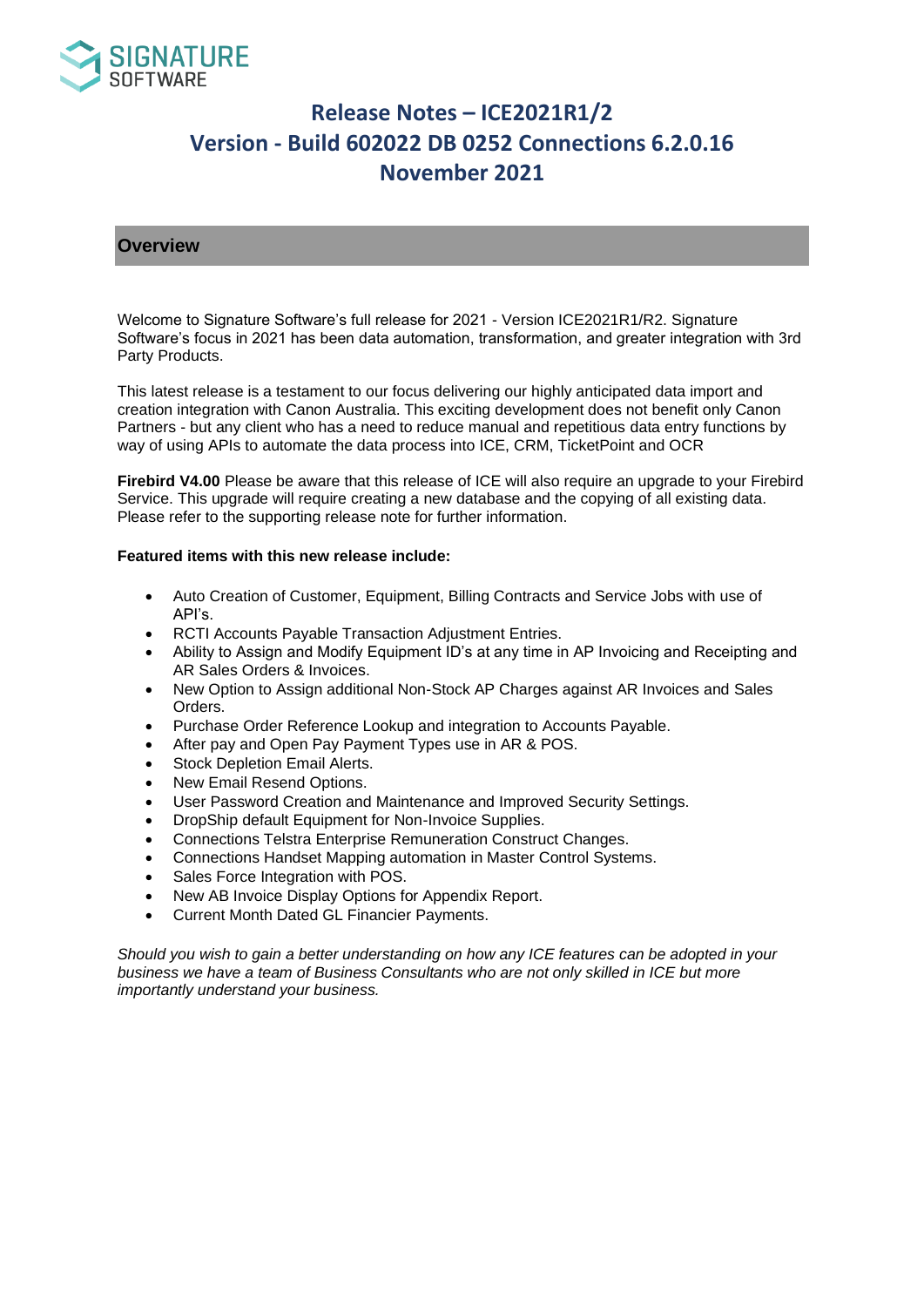

## **Major Enhancements included this version**

#### **Accounts Receivable Master File**

Job no:10200 - *NEW*: **Ability to view new Customers created via an API for review and data confirmation.** A new 'New/Modified' filter radio button filter has been added to the header of the Customer Masterfile Form. When selected, this will display new customer records created from ICE Service API (DJ 9892) and CRM. This will allow the user to review all data imported and confirm all is as required for business process' etc.

Where customer records are created directly within ICE > Customer Masterfile or are imported via the AR Customer Import method, these will continue to default to a status of confirmed.

When new customer records via API or CRM are detected, the Customer Masterfile icon will also 'flash'. This feature will allow users to work BAU and need only to review the new/modified customers as they are created/imported when the icon begins flashing.

A new 'Confirmed' filter is added to the Accounts Tab and all new records will be flagged as 'New'. Only after the user has reviewed and flagged as 'Confirmed' will the icon will revert to its standard look and cease flashing.

This new feature is an integral component with our Canon API Install Service Job Creations development and CRM development, though will also be utilized with other importing type development.

#### **Automatic Billing Contract Setup**

Job no:10202 - *NEW*: **Ability to view new Billing Contracts created via an API for review and data confirmation.** A new 'Show New/Modified Equipment Only' selection filter has been added to the header of the Automatic Billing Form. When selected, this will display only contracts that contain equipment with a status of New/Unconfirmed (IE: being created from an API import).

When new equipment records are automatically created via the import/use of API (DJ 9982), simultaneously the billing contract will create for the equipment against the applicable customer and are the contracts that will be displayed under this filter option. This will allow the user to review all data imported and confirm all is as required for business process' etc. A new 'Confirmed' checkbox is displayed on the 'General Tab' below the 'Equipment Status – Active' checkbox. All new records will default to not flagged at 'Confirmed' and only once a user has flagged to confirmed will the record be moved from the 'New/Modified' filter to 'Active'.

The equipment billing record within the Equipment > Browse tab grid will also display as a highlighted/bold light green colour if the related equipment billing is new/unconfirmed. As part of this introduction of filter feature, the Billing Contract Masterfile icon will also 'flash' to a showing a red circle with a white minus symbol. This feature will allow users to work BAU and need only to review the new/modified items as they are created/imported as the icon begins flashing. Once all new/modified items have been confirmed/approved the icon will revert to its standard look and cease flashing.

This new feature is an integral component with our Canon API Install Service Job Creations development but will also be utilized with other importing type development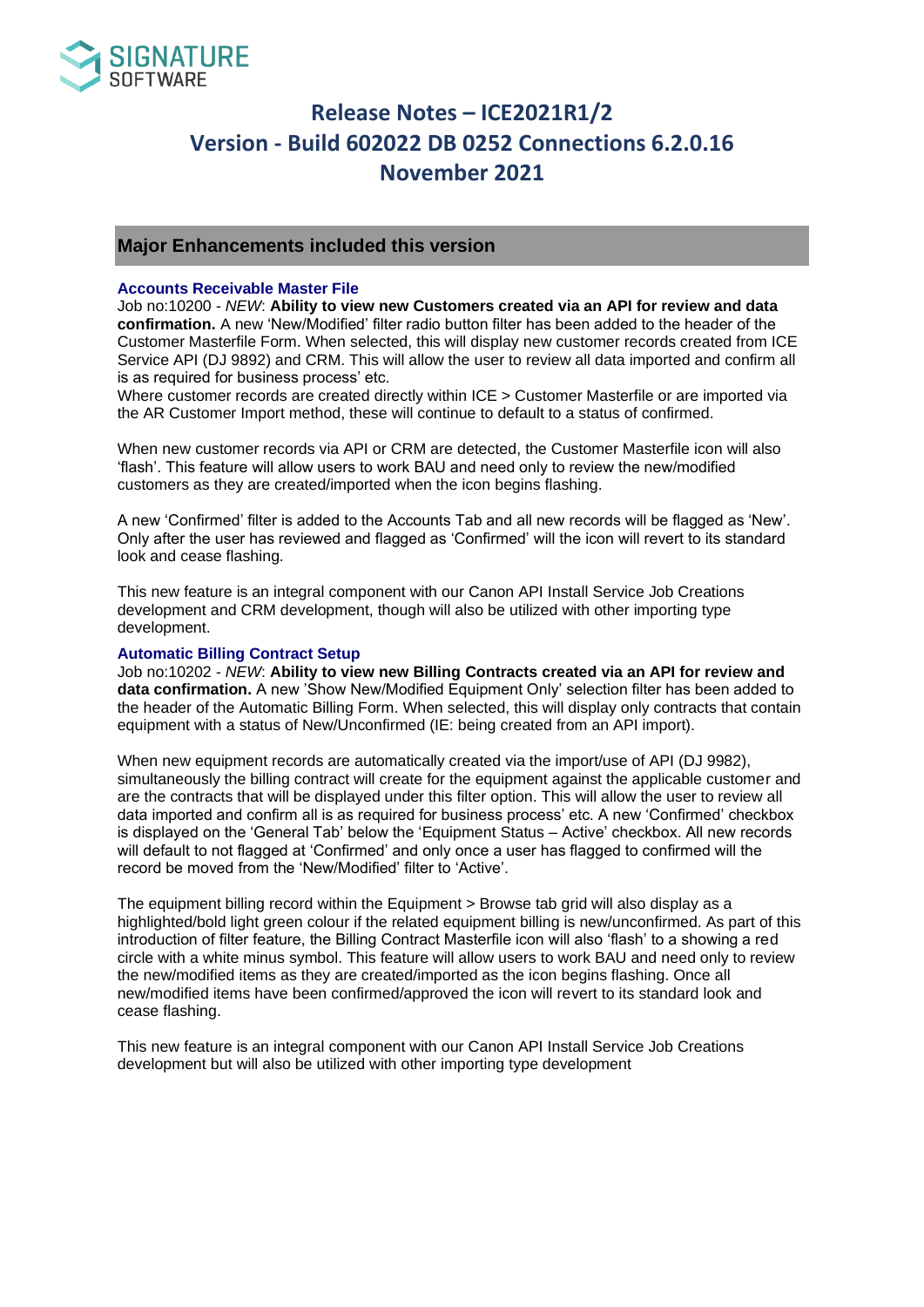

## **Major Enhancements Continued:**

#### **Equipment Master - General**

Job no:10201 - *NEW*: **Ability to view new equipment created via an API for review and data confirmation** A new 'New/Modified' radio button has been added to the Equipment Enquiry filter within the header of the Equipment Masterfile form.

When new equipment records are automatically created via the import/use of API, these records will be displayed under this filter option. This will allow the user to review all data imported and confirm all is as required for business process' etc. A new 'Confirmed' checkbox is displayed on the 'General Tab' below the 'Equipment Status – Active' checkbox. All new records will default to not flagged at 'Confirmed' and only once a user has flagged to confirmed will the record be moved from the 'New/Modified' filter to 'Active'.

As part of this introduction of filter feature, the Equipment Masterfile icon will also 'flash' to a blue book with red circle showing white minus symbol. This feature will allow users to work BAU and need only to review the new/modified items as they are created/imported as the icon begins flashing. Once all new/modified items have been confirmed/approved the icon will revert to its standard look and cease flashing.

This new feature is an integral component with our Canon API Install Service Job Creations development but will also be utilized with other importing type development.

#### **Integrated Modules**

Job no:9943 - *NEW*: **and** Job no: 10015 - *NEW:* **'After pay' and 'Open pay' Payment Options.** These payment methods are now introduced for use within both the POS and Accounts Receivable modules.

Both Payment Types (Admin > Setup > General > Payment Types) post upgrade have basic setup complete and are ready for use/selection within AR Invoicing, AR Banking and POS Transactions.

When processing a POS transaction, the user will enter in the value of the transaction into the 'After pay' or 'Open pay' field and complete the sale in normal business process.

Processing an Accounts Receivable Invoice with either terms, the 'After pay' or 'Open pay' payment type is selected in the header of the Invoice followed by normal business process to complete the invoice.

Processing an 'After pay' or 'Open pay' Banking Receipt (Accounting > Accounts Receivable > Banking), the required tender type is selected within the banking header and transaction completion occurring in normal business process .

If a user updates a range of banking receipts across multiple days, the 'After pay' and 'Open pay' transactions for each date will sum each type together and display on the Bank Reconciliation as one lump sum payment for each type on settlement date, with the reference of 'After pay' &/or 'Open pay' and the assigned Batch ID.

For stores accepting either payment type through POS, when processing End of Day (Admin > End of Day > POS End of Day), there are new fields to enter in the total value of 'After pay' &/or 'Open pay' transactions in the same method that EFPOS and AMEX transactions are accounted for. If a user chooses to print the Transaction by Tender report from the Reconcile tab, this report will now list applicable transactions under DEPOSITTYPE in a new column titled After pay and Open pay, allowing for easy reconciliation.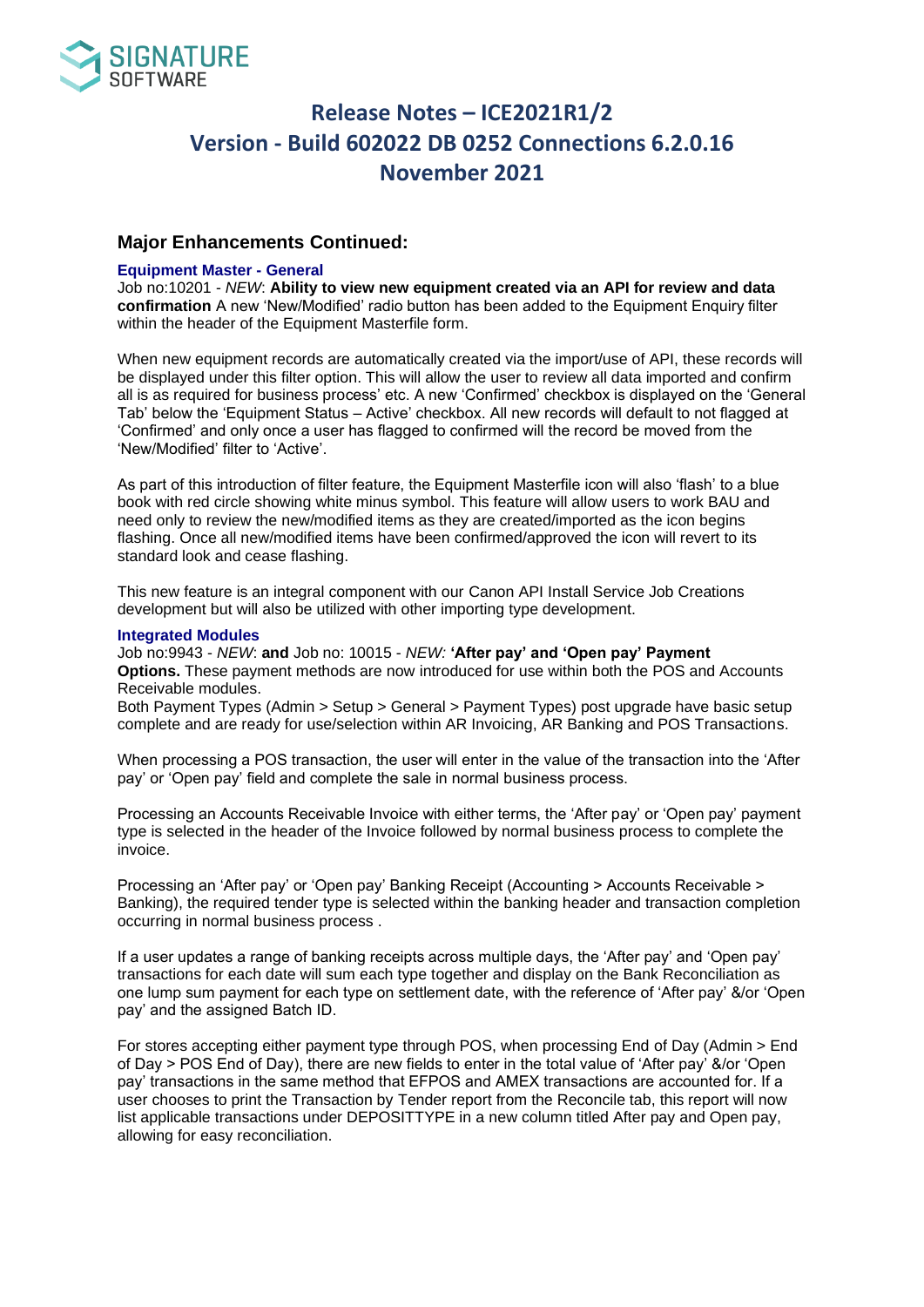

## **Major Enhancements Continued:**

Once the End of Day process has been completed by the user, 'After pay' and 'Open pay' transactions will display on the Bank Reconciliation (Accounting > General Ledger > Bank Reconciliation) as lump sum payment for each type on settlement date, with the reference of After pay &/or Open pay and include the assigned Batch ID.

### **System Security**

Job no:10020 - *MOD*: **User Password Creation and Maintenance –** ICE now allows users to change their own password when signing into ICE. Any password change will need to follow the *'Password Rules'* established from within the Utility File (Utility > Security > Password Rules). The password rule requirements can be set up using the latest Utility 1\_1\_1\_52.exe. These rules allow for setting the minimum number of characters required, number of different types of characters as well as how long a password remains valid.

Post upgrade to ICE2021R1, no 'rules' will be initially enforced. This will allow for Business Owners/Managers time to setup and implement this new feature and also allow time for staff to change/manage their password if required.

A future release will then see both the 'rules' become enabled and also auto setting of any rules if not set. Signature Software will communicate this change time via release notes prior to the cutover.

#### **Third Party Software**

#### Job no:10152 - *NEW*: **Firebird V4.00 - Please be aware this release of ICE (Version ICE2021R2B2) will also require an upgrade to your Firebird Service.**

The process of upgrading ICE will include the creation of a new database and the copying of all existing data. Any unofficial or 3rd party connections to the database or operational environment should be closely monitored and planned with your IT Provision-er prior to upgrade. Both versions of Firebird can still be run though.

Signature Software have completed extensive testing within our environment; however it is not possible to test every process, 3rd Party Product etc. Therefore, we strongly recommend that you complete in depth testing within your own environment and requirements and consult with any third parties that connect to your ICE database also.

A complete process/installation document is also available for those wishing to complete the upgrade themselves.

For your technical reference this below link provides more details about the features and benefits of Firebird 4.0 Firebird: [Visit Firebird 4.0 Release Notes](http://www.signature-software.com.au/ssl/ReleaseNote/%E2%80%99https:/firebirdsql.org/en/news/firebird-4-0-is-released/%E2%80%99)

#### **Third Party Software**

Job no:9982 - *NEW*: **Canon API Creation of new Customers, Equipment, Billing agreements and Install Jobs** - This exciting development in conjunction with Canon Australia will now see all 'Installation' jobs auto create via the API within ICE.

Users will now process via a portal newly received data creation associated with the Canon Install Job.

When a new install call is received into ICE, the system will look to see if the device does not already exist within the system and create a record if not (driven by serial number). Simultaneously where the device is attached to a customer that does not exist in ICE a customer record will also be created. Lastly where the device does not currently sit within a billing contract, a new billing contract will also be created.

This is where DJ 10200, 10201 & 10202 will be integrated. Initially, all Canon partner clients should closely review.

These exciting new data automation processing will flow through to any API data importing in future releases also.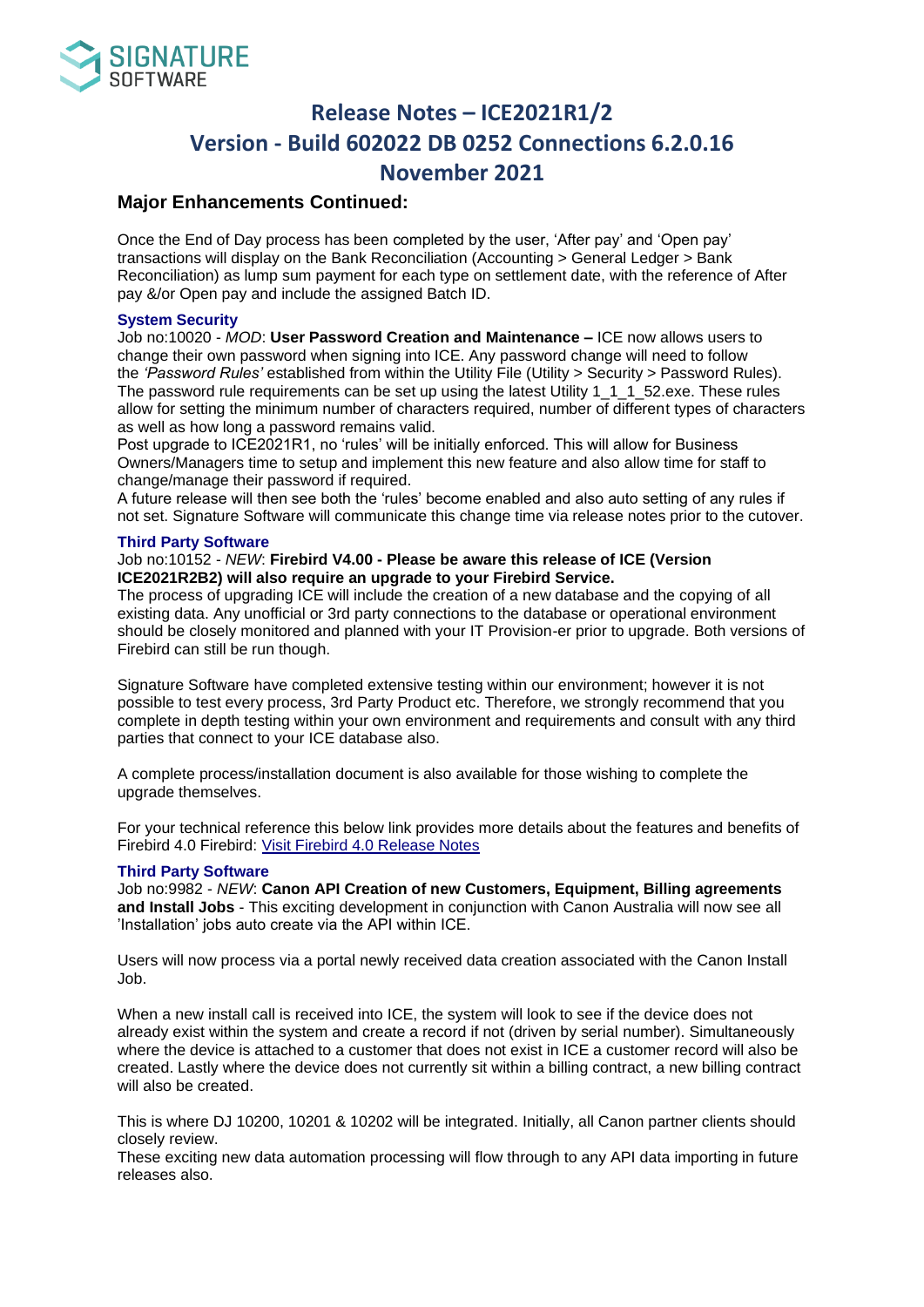

## **24Hr Office**

#### **24 Hr Office**

Job no:10044 - *MOD*: **Auto Creation of Toshiba and Ricoh Service Jobs and Tickets\*\*** - With use of Signature Software Email Parser, new service jobs within ICE and new tickets within TicketPoint can now auto create when used with the supported email templates from Toshiba and Ricoh and the current version of the Email Parser running with ICE.

\*\*If you would like to know more about this licenced premium feature contact our support team today!\*\*

## **Accounts Payable**

#### **Accounts Payable Invoices**

Job no:10133 - *MOD*: **OCR Creditor Importing – Blank Stock Code and Description Fields** - When importing invoices which contain one or more lines with empty/blank Stock Code and Description fields, the ICE system will allow for 2 options to proceed.

Selecting 'Yes' the system will remove the pending invoice and the user will remain within the 'Import List Page'. Where 'No' is selected, the system will abort the process and no removal of invoice from the import list will occur (and the user will remain on the 'Import List Page' {Current BAU}).

Job no:10157 - *MOD*: **Exported AR Invoice XML Modification** - The XML export from the source company has been modified to now not include/contain 'Summated' invoice lines from the originating source when importing the XML into the destination company (RE: Dev Job #10014)

Job no:10026 - *NEW*: **Creation of Supplier Invoices for Intercompany Sales Orders processed through to different working companies within ICE.** This new feature works on from the development of 'Creation of matching inter company sales orders within a multi company database {DJ 10014}. When used it will enable the Supplier Invoice to be automatically generated within the working company that sent the Sales Order internally.

A new COGS GL field has been added to Non-Stock GL Set Codes for the purpose of GL posting used only for importing of AP Non Stock Line purpose.

A new 'Create XML' button is added to the bottom of AR Invoice form and will be enabled when the customer selected in the AR Invoice is an internal customer with intercompany Supplier configured and the invoice has been updated.

Upon clicking the 'Create XML' button, an XML for AP Invoice Import with header and lines information is created and inserted into the ICE Storage Database.

The AP Invoice is imported within the company who generated the original inter company sales order (AP Invoice Import Function). The invoice lines will populate as follows:-

If the stock code for the non-stock line exists within the destination company, the GL used from the GL Set Code for COGS will be used.

If the stock code does not exist in the destination company, the system will look to the GL Alias' as set for that supplier (current system workings for importing of supplier invoices).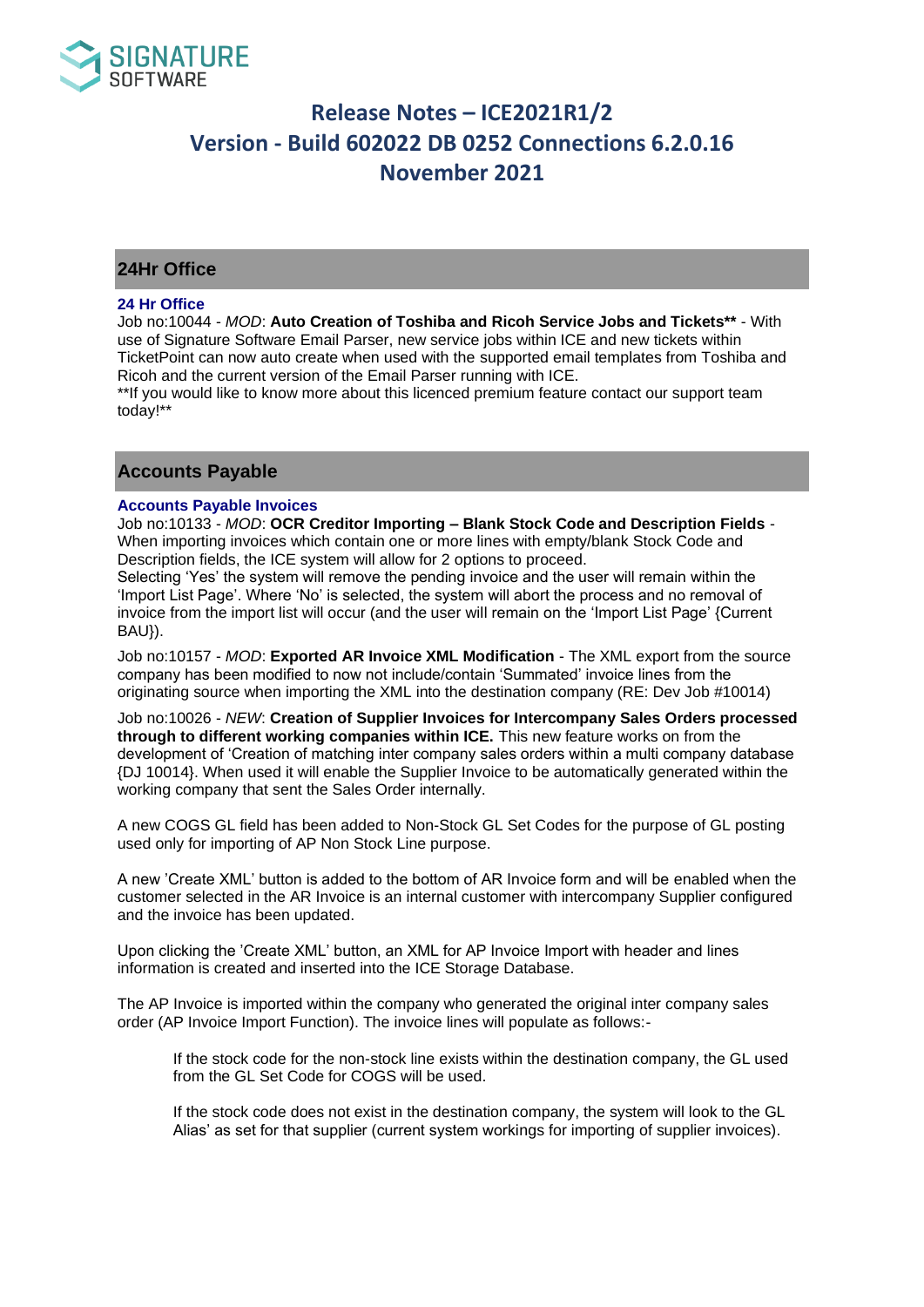

## **Accounts Payable Continued:**

Job no:9695 - *NEW*: **New Option to Assign additional Non-Stock AP Charges against AR Invoices and Sales Orders** - Additional expenses associated with sales outside stock costs can now be assigned to either un-updated or updated AR Invoices and open Sales Orders. These assigned costs can also be set to show on the invoice/sales order to the customer or not shown and simply added to the expense of the transaction (and calculated as part of the sale GP).

Within the AP Invoice form a new 'AR Ref No' field is displayed to the right of the Job No field. This new field can be populated after the original line has been saved (IE: within yellow edit mode within the line). Only Non Stock Items can be assigned at line level.

Post entering the non-stock entry description, GL Posting etc to the AP Invoice, the AR transaction to be assigned to is selected via the search within the AP Ref No field. Post selecting the AR transaction to be used, the user will be presented with the Non-Stock selection filter to locate the required non stock item to be used for this assigning. Users will have the option to make visible the non-stock cost entry on the AR transaction. When 'Yes' is selected the cost will display and print on the AR invoice. Selecting 'No' will append the costs to the expense of the AR Transaction but not display nor print on the AR Transaction. Any assigned costs will display as Teal to the ICE user when viewing the AR Transaction.

When an AP assignment of cost is being applied to an already updated AR Invoice, the user will only have the option of assigning the Non-Stock item to be used.

Once a cost has been assigned both transactions (AP and AR) will behave autonomously of each other as unique transactions.

Both the Inventory > Sales History Report and the Inventory > KPI Sales History Report will display any assigned costs also.

Job no:9788 - *MOD*: **RCTI AP Transaction Adjustments** Vendor Expense Offset (RCTI) and Vendor Offset transactions now allow for the insert of additional lines within the supplier AP Transaction. This allows the operator to process minor adjustments due to different rounding rules etc used between different systems.

Job no:10077 - *MOD*: **AP Templates > Restricting Inactive Devices Use -** A warning now displays before the confirmation dialog when using a template that does contain an inactive equipment record (Accounting > Accounts Payable > Invoice/Credit > Template Creation/Copy).

The alert advice of 'Warning – assigned Equipment Number to Template is no longer active', allows users to either select 'Yes' and proceed with the template use into AP Invoice creation or 'No' to close the form and not create an AP Invoice from the template.

Job no:10123 - *MOD*: **Modifying and Assigning Equipment ID's at any time on AP Invoice and AP Invoice Stock Receipting** - Users can now assign, modify or assign default equipment to both non-updated and updated transactions.

When changes to the default equipment occur, the system will perform as follows and users will receive confirmation warning alerts before being able to confirm the change.

\* If the default equipment was already populated, only lines that match the original value will be updated.

\* If all lines do not contain an EquipID, all lines will update to the new EquipID entered within the header of the transaction.

\* If all lines are for a single EquipID (with some blanks), only those stock line with the Equip ID will be updated.

\* When multiple Equip ID's are assigned across invoice lines, only the blank Equip ID lines will be updated when the header is added or modified for default equipment.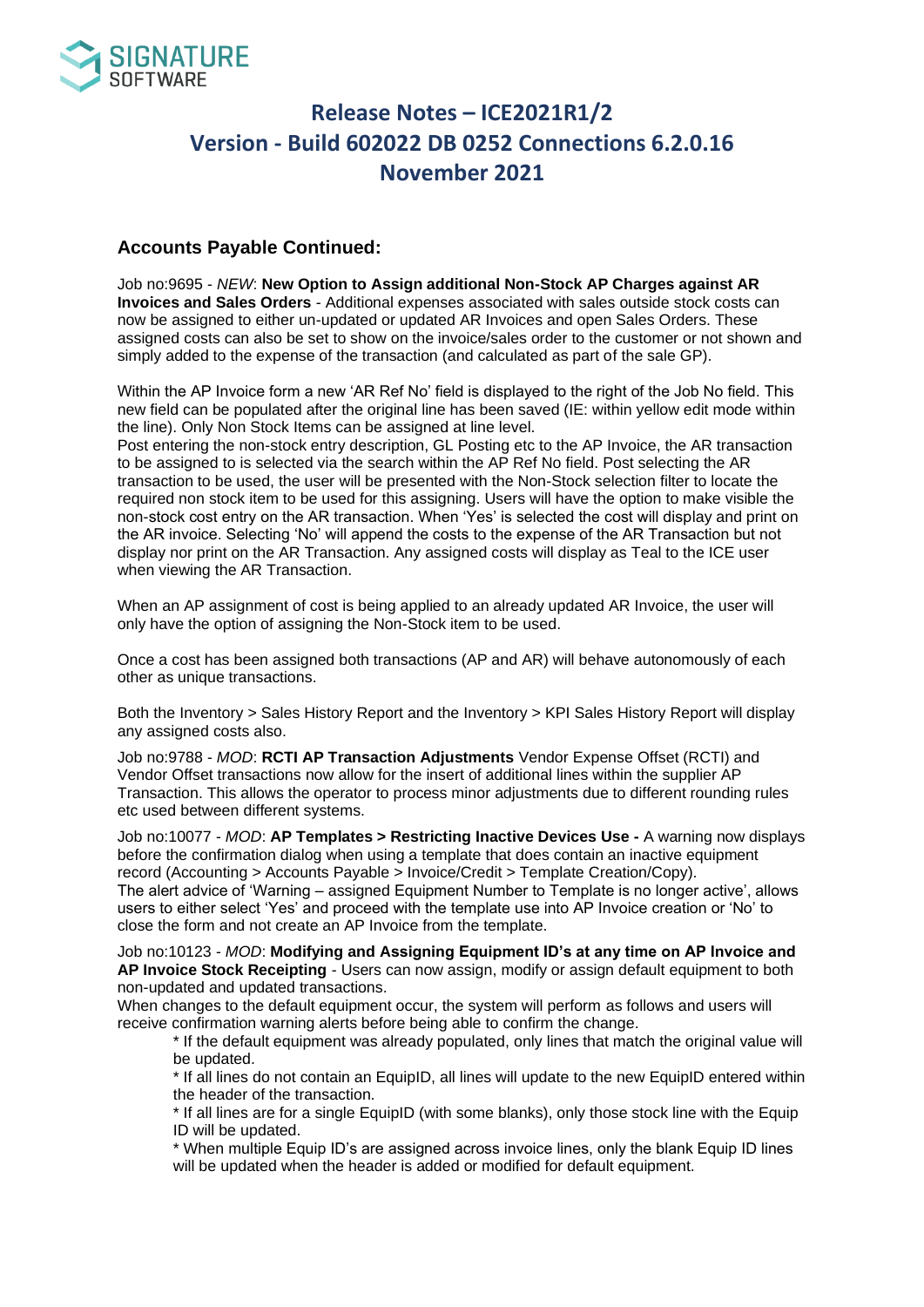

## **Accounts Receivable**

#### **Accounts Receivable**

Job no:9665 - *MOD*: **AR Customer Quotes** - Quotes can now be marked as 'Lost' post converting to an invoice or sales order. When the converted quote to transaction (invoice, Sales Order or Service Job) has not been updated to the GL, the system will now remove the transaction. In the case that the Invoice, Sales Order, or Service Job have been updated to GL or completed, the quote can still be marked as 'Lost', however in this instance the updated transactions will remain as is.

Job no:9800 - *MOD*: **Modifying and Assigning Equipment ID's at any time on AR Sales Orders & Invoices -** Users can now assign, modify or assign default equipment to both non-updated and updated transactions (excluding Auto Billing and Service transactions).

When changes to the default equipment occur, the system will perform as follows and users will receive confirmation warning alerts before being able to confirm the change.

\* If the default equipment was already populated, only lines that match the original value will be updated.

\* If all lines do not contain an EquipID, all lines will update to the new EquipID entered within the header of the transaction.

\* If all lines are for a single EquipID (with some blanks), only those stock line with the Equip ID will be updated.

\* When multiple Equip ID's are assigned across invoice lines, only the blank Equip ID lines will be updated when the header is added or modified for default equipment.

#### **Accounts Receivable Invoice/Credits**

Job no:10065 - *MOD*: **Sales Order Embedded Date Field -** Newly created 'Sales Orders' now auto populate the creation date within the header of AR Invoice/Credits/Sales Order form in 'Sales Order Date' (Accounting > Accounts Receivable > Invoice/Credit/Sales Order).

Likewise, using 'Auto Create Sales Order' option, this also populates and carry over when converted to an AR Invoice.

This field cannot be modified by a user and will have no bearing on GL Periods.

Job no:10111 - *MOD*: **Summated Minimum Charging Invoice Display Option** - Aggregate contracts can now be further summated to show only the combined total of the inventory builds for the minimums across all meter types.

The Aggregate Billing contract will require 'Do not show agreed volume on invoice' option selected/checked and likewise the newly introduced selection option 'Summate Minimums on Invoice' also selected/checked. This new option to summate minimums is located within the Control Setup > Meter Details > Details and must be set for each meter type when this option is being used. By default, all aggregate contracts will default to 'No'.

Once setup to summate, the invoice will display at the end of lines the makeup of this summated value.

Job no:10127 - *MOD*: **AR RCTI Transactions** -RCTI AR transactions to internal customers will no longer populate the BAS line posting to G3 as long as the associated Inventory Masterfile item is also flagged as 'Non-Taxable'. Note this does not change the correct system setup for these particular types of auto billing contracts and as such will remain unchanged as flagging to 'No' for charging GST.

This change will also see the BAS Reports calculate and display accordingly.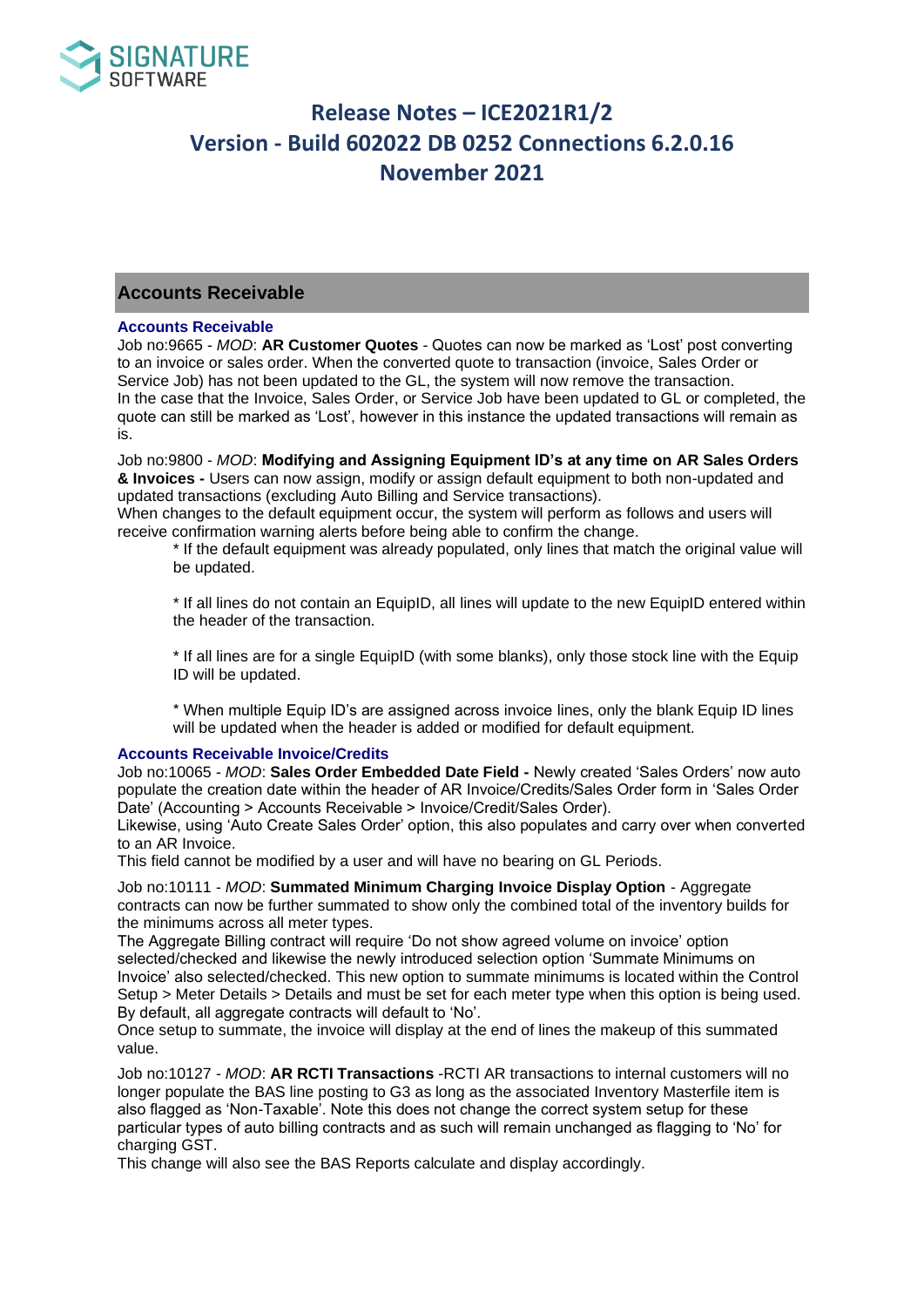

## **Accounts Receivable Continued:**

Job no:10014 - *NEW*: **Creation of Matching Inter-Company Sales Orders in Multi Company Databases -** Business' that transact between 2 working companies for the sale and manufacture of stock/goods can now raise Sales Orders within Company A and automatically create a matching Sales Order in Company B easily via a new option at the bottom of the AR Invoice form.

The Customer record within the destination company will requires flagging as an 'Inter-company Customer' and the Supplier record within the source company will require flagging as 'Internal Supplier'. This will enable the supplier to be linked to the customer in the destination company who was flagged as the inter-company customer.

An 'InterCOY SO' button is made enabled at the bottom of the AR Invoice form when a Sales Order is created. When used, the matching SO is created in the destination company according to the supplier settings for the stock item within the Inventory Masterfile.

Job no:9801 - *MOD*: **Requested Customer and Supplier Purchase Detail display within Inventory Search/Look Up** These 2 fields now display within the Inventory Search Look Up to assist users with quick identification of which stock item/s (serialized) are required for which customers when invoicing or creating sales orders.

When a customer is assigned to a standard purchase order header or at line level of the order, this customer will be as what is shown when completing the AR Invoice or Sales Order.

Post opening out the 'Serial Number' form to make serial number selection, both 'Customer' and 'Supplier' fields have been added to the end of the form. These 2 fields can be moved around for preferred custom view also.

Customer – This will display as the customer specified on the standard Purchase Order header or line that resulted in this serial number being received into stock. Supplier – This will display as the supplier used from the source transaction created to receipt this stock (AP Invoice or Operation > Stock Receipting).

This information is also displayed within the Inventory Masterfile Enquiry Tab. The Customer selection criteria is also introduced into both the Outstanding Orders Report and Purchase History Report.

Job no:9549 - *MOD*: **Dropship Default Equipment Use for Non-Invoice Supplies** - Creating Non-Invoiced transactions for Drop Ship dispatchment can now have the default equipment and dropship information automatically populate.

New 'Drop Ship Location', 'Active' and 'Freight Company' selection options have been added to the Equipment Masterfile General (Cont)Tab. When populated, the NIPD transaction header will automatically default to this information when 'Non-Invoice' Document Type is selected post entering the 'Default Equipment'.

Note - where an 'Alternate Address' is also set for the device on the General (Cont) Tab, this is the address which will be used for the NIPD Drop Ship supply.

Using this new option will not change the dropship process through to fulfilment.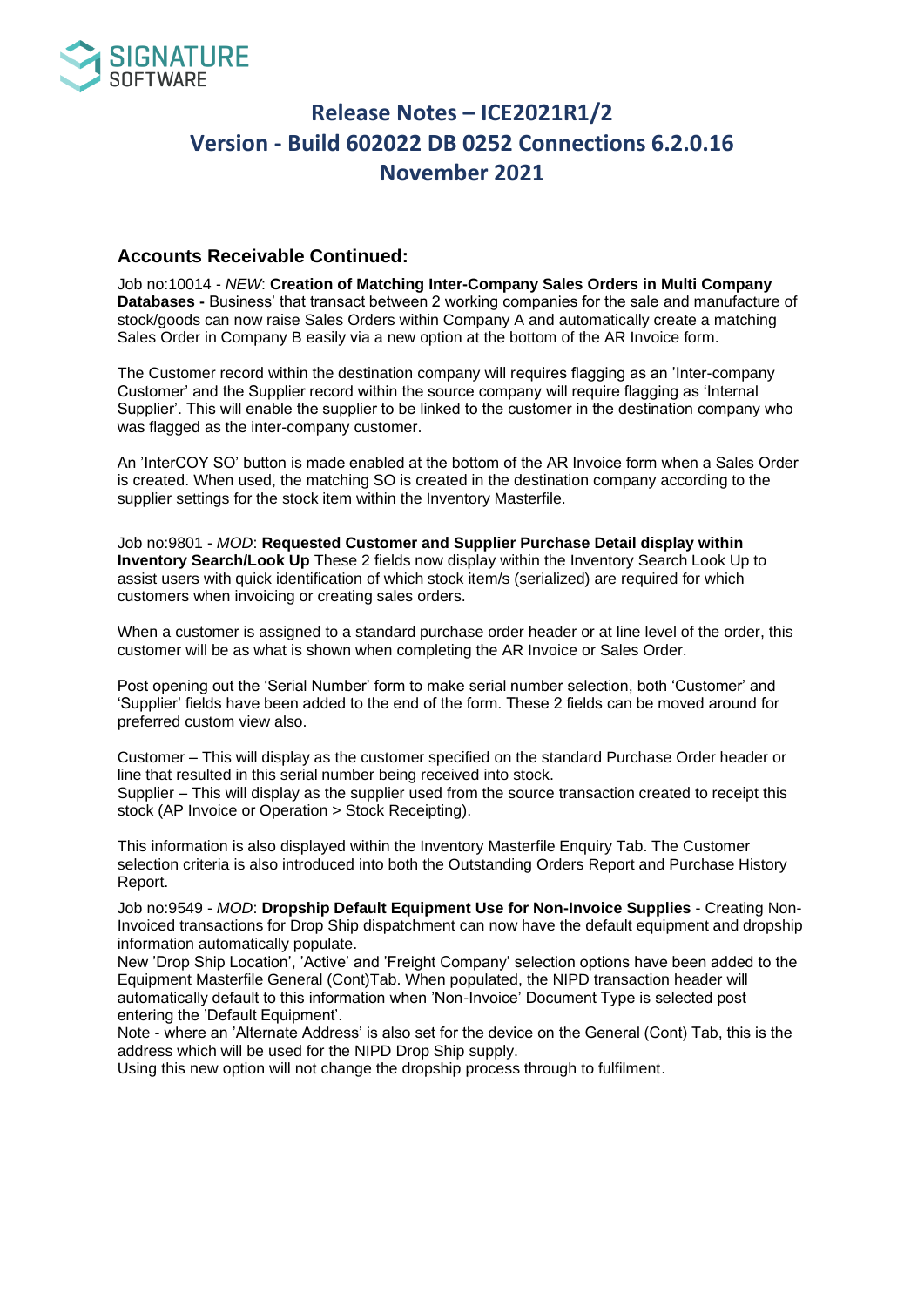

## **Accounts Receivable Reports**

### **Accounts Receivable Reports**

Job no:10161 - *MOD*: **Customer Order Number Display within Customer Statements** - The POS Reference column is now labelled as 'POS Ref/Order No' to allow for either a POS Reference number or a customer order number reference. (Reports > Customer Reports > Customer Statements)

POS Transaction Ref # will be used on Customer Statements when the Order No field is left blank when processing a POS Transaction to a customer account.

Where a POS Transaction does have a Customer Order Number entered, this reference number will display instead on the customer statement.

When an Order No is entered within an AR Transaction, this reference number will be used on the customer statement.

Job no:9611 - *MOD*: **Aged Trial Balance Inc. Invoices Report Modifications -** Last Payment Date & Email Address information is added to the report display (Reports > Customer Reports > Aged Trial Balance Inc. Invoices).

The email address used will be taken from the Customer Masterfile Account Tab 'Contact' field that is populated. Where no account contact is populated, the email address as set on the 'General' tab will be used instead.

Should both fields be populated with an email address, the 'Account' tab will take precedence (Admin > Customer).

The last entered payment date (AR Banking) is included in report display now to the right of the Customer name field.

## **Automatic Billing**

### **Automatic Billing Contract Setup**

Job no:10058 - *MOD*: **New AB Invoice Display Options for Appendix Report -** Three new display options are added to the Billing Contract Form (Admin > Equipment > Billing Details > Contract Details Tab) at 'Appendix in Use' option.

- 1. Volume, Cost of Copies and Click Rate
- 2. Volume, Cost of Copies.
- 3. Volume.

These filter options are still reliant on the System Default (Admin > System Defaults > Company's > Billing) 'Show Cents per Copy on Appendix Report'.

The 3 new options will only be enabled when this default is set to 'Yes'.

Where 'No' is set at System Defaults, the user will have the option to still flag the Billing Contract as 'Yes' for 'Appendix in Use', though the 3 options of display will not be available and the appendix will report as historically done with volume only.

Job no:10036 - *NEW*: **Meters Tab added to Phones and Computer Working Modules** - Any meter type (non-cumulative and cumulative) can now be added and used for billing purpose from both these working modules. The setup and billing process remains un-changed as to how it is configured and processed within the Machines Working Module.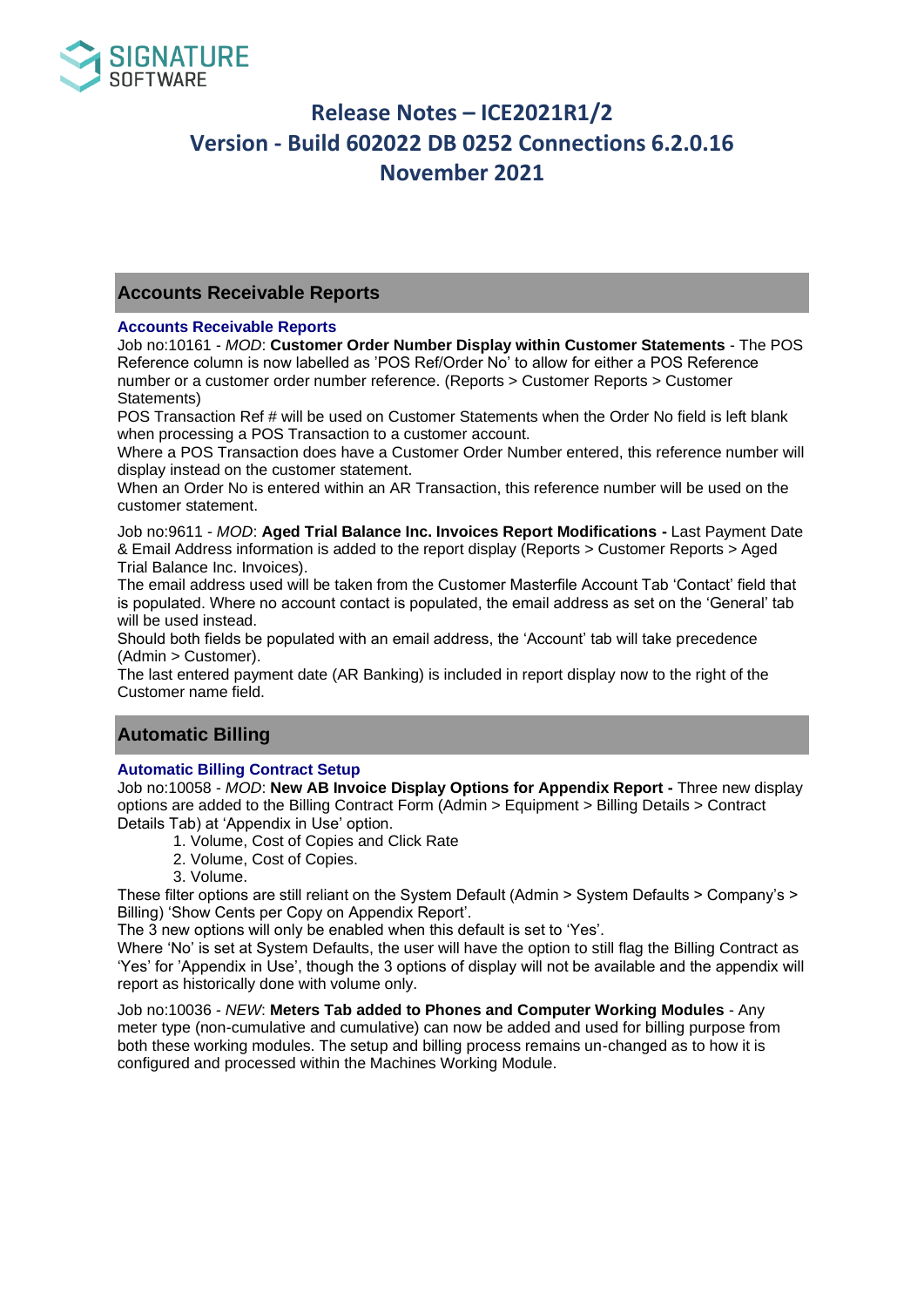

## **Automatic Billing Continued:**

Job no:10070 - *MOD*: **Auto Balancing Billing Contracts > Invoice Display** - New System Default and Billing Contract invoice display options.

System Default: Admin > System Default > Company > Billing > Billing Defaults - 'Do Not Display Copies on Auto Balancing Agreements'. By default, this field will be 'No' post upgrade.

Billing Contract: Admin > Equipment > Billing Details > Control Setup > Volume – 'Display

Auto Balance Copies'. By default, this field will be ticked/flagged (as Yes) post upgrade. When both settings are left un-changed post upgrade, the user will see no difference to system output/display on all invoices/credits processed against an Auto Balancing Agreement.

When the System Default is changed to 'Yes', all newly created Auto Balancing billing contracts will then default as not ticked/flagged (no) – IE: All existing auto balancing contracts will require manual change if this selection option is required.

By setting the Billing Contract to 'No' (un-ticked) at 'Display Auto Balance Copies' , all future autobill invoices generated will no longer display both the ''XXX Copies have been recorded as Under Minimum Volume for this Cycle' and 'XXX Minimum Copies not Utilised have been offset against Overs Charge' line messages.

#### Job no:10025 - *MOD*: **Current Month Dated GL Financier Payments**

When creating a new Financed Aggregate Contract, by default, the pay period will default to 1. This value can now be changed to zero. When changed to zero, this will allow for the Automated GL Financier Payment to be dated within the current month to correspond to the Financier's invoice date (Admin > Equipment > Billing Details > Control Setup > Setup Tab, 'Finance Pay Period').

Job no:10130 - *MOD*: **New 'Combined Billing Summary' for Standard Billing Contracts** - This new feature will display all billing financial information as a summated summary within the first lines of the Auto Bill Invoice.

At Billing Contract level (Non Aggregate Only) a selection option is found on the Contract Details tab to 'Show a Combined Summary on the Invoice'. Only when checked/selected will this summary information display. By default, post upgrade, all standard billing contracts will not be flagged.

## **Automatic Billing Reports**

### **Automatic Billing Reports**

Job no:9564 - *MOD*: **Unders/Overs Report** - A new 'Unders and Overs' Yes/No option has been introduced to AR Invoicing which will allow for the equipment used within the line/s of the invoice to display within the 'Maintenance' section of the Overs / Unders ICE Report.

By default, invoices will create as 'No' and can be changed as required via Formatting > 'Unders and Overs' Yes/No selection.

Job no:10096 - *MOD*: **Full Month Average Reporting on Copies** - A new 'Full Month Averages' selection filter has been added to the Meter Reading Details Report (Reports > Autobilling Reports > Meter Reading Details Rpt). By default, this option will not be selected, and the ICE Business System will continue to calculate averages in its current way (Total Copies / (Number of Days between first and last read date).

When choosing to use this new 'Full Month Averages' option, the average calculations/display will now be monthly averages rather than daily averages.

*IE*: If the date range selected is from May to August, the total number of copies will be divided by 4 and rounded to nearest number for monthly average value.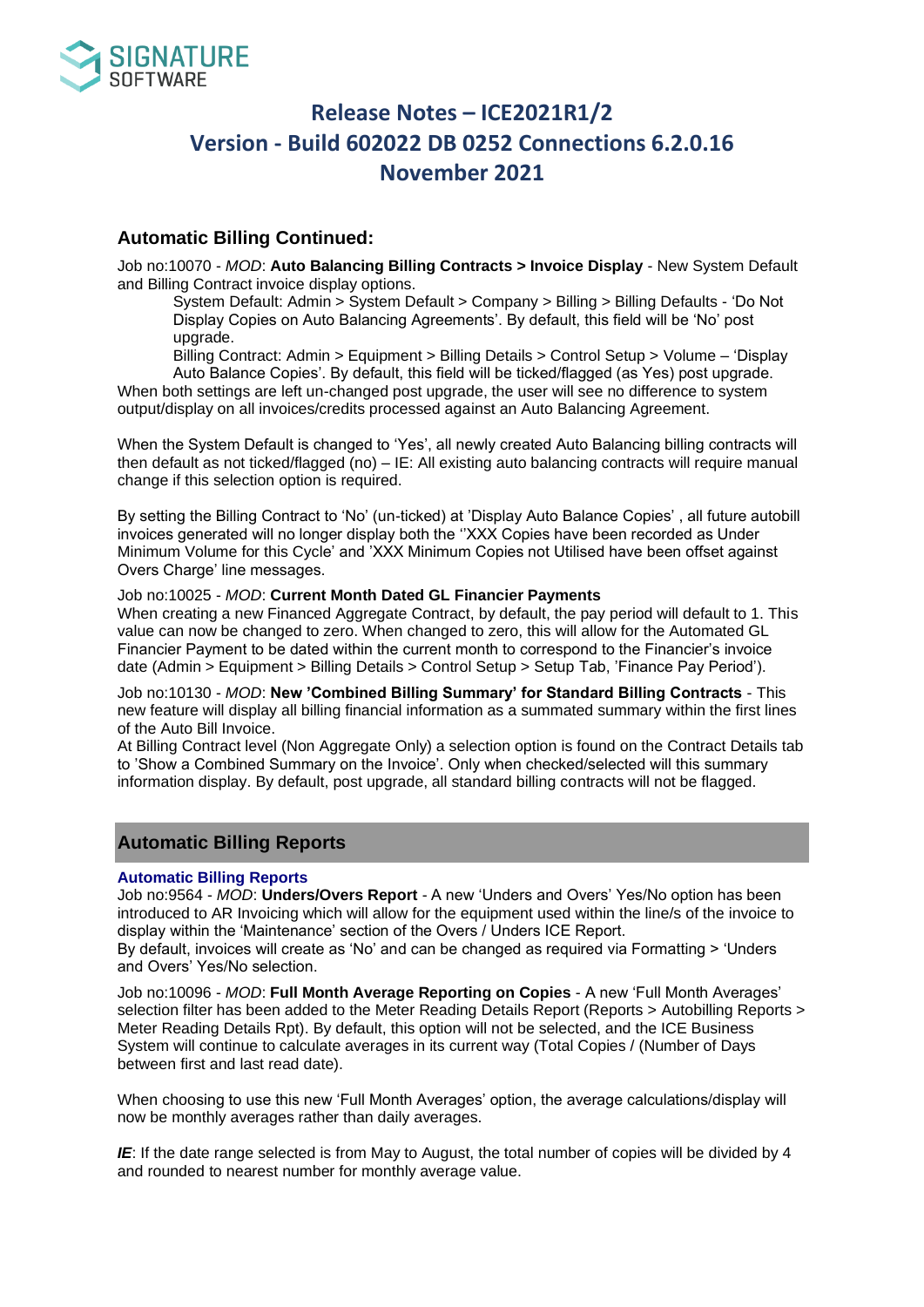

## **Connections**

### **Fixed Connections Processing**

Job no:10085 - *MOD*: **Fixed connections - Global Parameter at Category Level**: These settings can now be assigned for fixed connections. Users are now able to assign a multiplier value for each Product Category under New Activation/Transition Type setup. This new feature will give greater flexibility in assigning multiplier rates per Service Promotion.

#### **Mobile Connections Processing**

Job no:10170 - *MOD*: **Core Transition and Port-In Connections** - Mobile Connections now allow for the creation of these new activation types. Before being functional, the appropriate multiplier will require setup in Data Maintenance > Connection Parameters to allow for the correct incentive to be calculated.

Job no:9120 - *NEW*: **Connections Handset Mapping** - Handset Mapping (Mobile Connections > Data Maintenance > Handset Mapping) can now be replicated to Child companies within Head Office Controlled Inventory Databases.

When a handset is mapped in a Master Control company, the handset mapping record will be populated to all child companies which have 'Master Controlled Inventory' active. The option for handset mapping within the child company is now also disabled where a parent master control company exists.

Job no:10013 - *NEW*: **Sales Force Integration with POS** - Mobile Connections now allows for creation of a connection using the new Salesforce Console. Any eligible items connected via this will be sold for \$0 and a Buyback component for the RRP value (supplied in the SIF) will be created. The items will contain a note on the docket indicating that Telstra will be supplying the items.

### \*\*\*\*\*IMPORTANT Information\*\*\*\*\*

"In acting as our agent when supplying the Eligible Items via Console to customers as Telstra's agent, take notice that Subdivision 153-B of the GST Act does not apply to those supplies. You agree that, in relation to the Eligible Items, you will not issue the customer with a Tax Invoice or Adjustment Note in your own name . You will act as our agent for GST purposes and we (Telstra) will issue the customer with a Tax Invoice or Adjustment Note via Console for the supply of the Eligible Item and remit the GST to the Australian Taxation Office. Instead of issuing a Tax Invoice, you may issue the customer with a Sales Receipt or Proof of Purchase.

If there is a circumstance where you must issue a Tax Invoice, Eligible Items sold via Console as our agent that are listed on a Tax Invoice issued by you must be listed as \$0 items with \$0 GST listed against them. The Tax Invoice should also note that we (Telstra) and not you are supplying the Eligible Item."

Job no:10120 - *FIX*: **Salesforce Console Connection Processing** - The correct RRP sell price is now being applied when processing these type transactions.

#### Job no:10046 - *MOD*: **DPC Bonus Update -** DPC Bonus' are now applied to 36-month Tablet and Data Device contracts.

The eligibility threshold for the Tablet and Data Device contracts has now been set to \$240inc. Any device that is assigned the tablet tier DPC bonus will automatically generate if eligible. DPC bonus values are set in the Mobile Product Schedule (SIF) maintained by Signature Software.

Job no:10100 - *MOD*: **Connections Payment Processing -** The International Prefix Code for Australia (61) has been added into the system to align with the Salesforce Console format. Previously when importing Telstra remittance files for payment processing of Salesforce console provisioned payments, exceptions were occurring due to the remittance file containing the prefix and the ICE system not.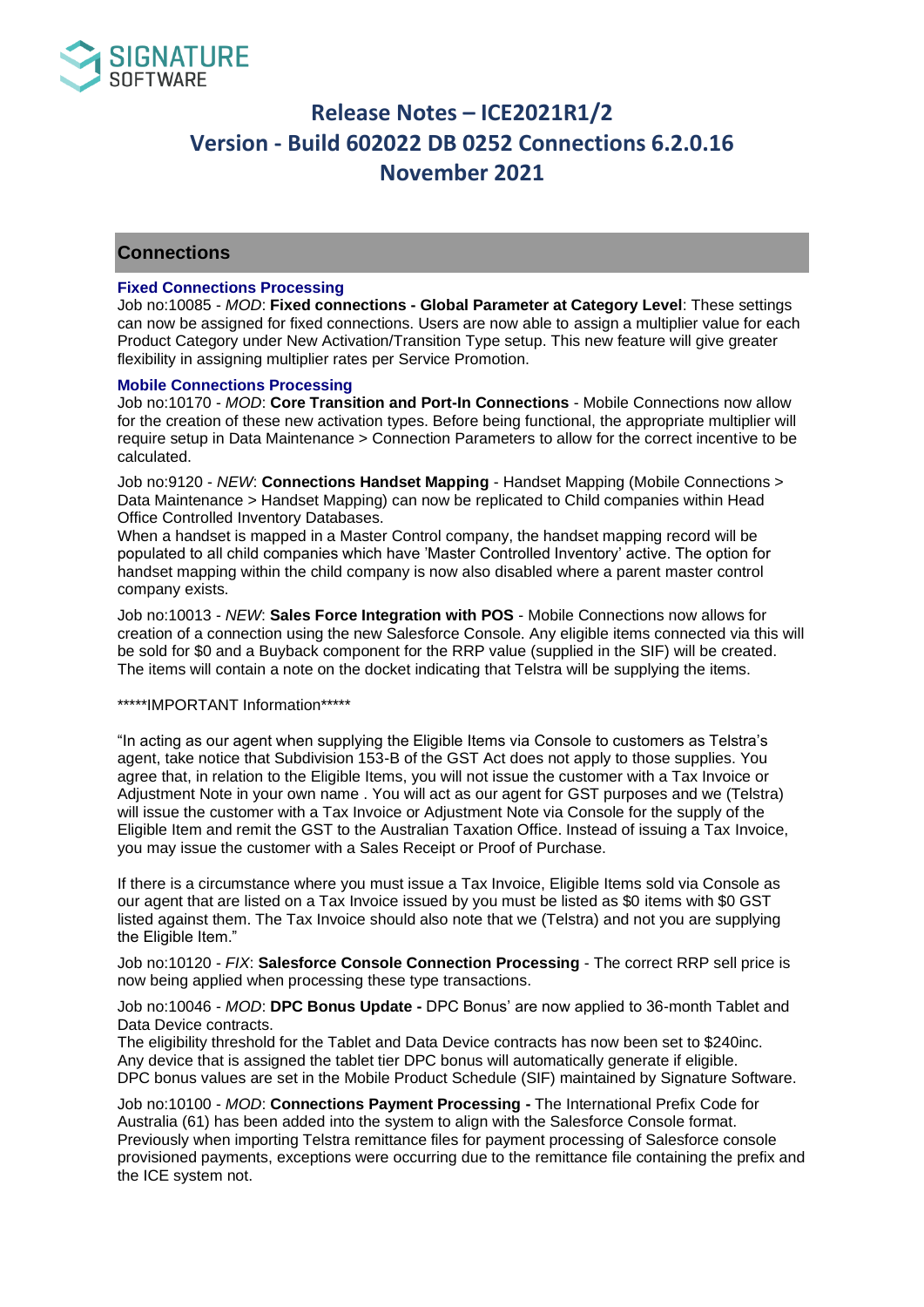

## **Connections Continued:**

Job no:10243 - *MOD*: **Connections – Service Number Field Modification** - Entries to this field when processing connections will now accommodate alpha numeric data. This change will now enable the use of Telstra Order No. as a substitute order number. This change will impact payment processing and OCR.

As the Order Number can be used to populate as service numbers, when completing 'Payment Processing', the order numbers will need be copied from Order Number Field to the Service Number column in the payment file.

### **Mobile Connections Reconciliation**

Job no:8810 - *MOD*: **Re-Allocation of Payments against Delivered Remuneration Components** - A Closed GL Period will now no longer prohibit a user from re-allocating a payment to another connection record. This change is still restricted to not permitting changes against Usage, Rounding, Misc. Outcome or Bonus Transaction types (Current BAU).

Job no:10146 - *MOD*: **Device Payment Contract Type Modifications** - Restrictions are now introduced to prevent any changes to the 'Device Payment Contract Type' when adjusting mobile connections have been implemented.

Job no:10101 - *MOD*: **Partner Portal Commission Claim Form -** To support the Partner Portal Commission Claim Form V2, Commission Type has been modified to now be Commission Category.

## **Equipment**

#### **Equipment**

Job no:10034 - *NEW*: **New option for sending of 'Closed Call' Email Alerts** - Users now have the option to not send the closed call email alert upon completion of a service call.

A new selection option 'Send Closed Call Alert' has been added to the Billing Status Code form (Admin > Setup > Equipment > Billing Status Code). By default, post upgrade this option will be flagged to 'Yes'. Setting the option to 'No', Service Call Closed alerts will not be sent for service jobs with equipment assigned to this billing status code.

Job no:10079 - *MOD*: **Billing Status Code Form Sort Ability** - Sorting ability within the form headers is now possible and as is the use of 'Right Click' sort options.

#### **Equipment Master - General**

Job no:10047 - *MOD*: **Working Module Modifications** - The Equipment Masterfile working module populated as part of Equipment record creation can now be changed to another working module and only when there is no financial history associated with the piece of equipment being changed.

## **General Ledger**

#### **General Ledger - BAS Reporting**

Job no:6069 - *MOD*: **BAS Transaction Report - Selection Criteria Expansion.** The selection filter/criteria is expanded to now allow users the option of selecting multiple/specific BAS Codes for reporting. The BAS Codes now list within their own selection grid where users can single or multi select (with CTRL Key use).

#### **General Ledger Transactions**

Job no:10237 - *MOD*: **Financer Payment Editing** - Reference Numbers assigned to a GL Financier Payment when created via Auto Billing, can now be modified before the transaction is Audit Updated.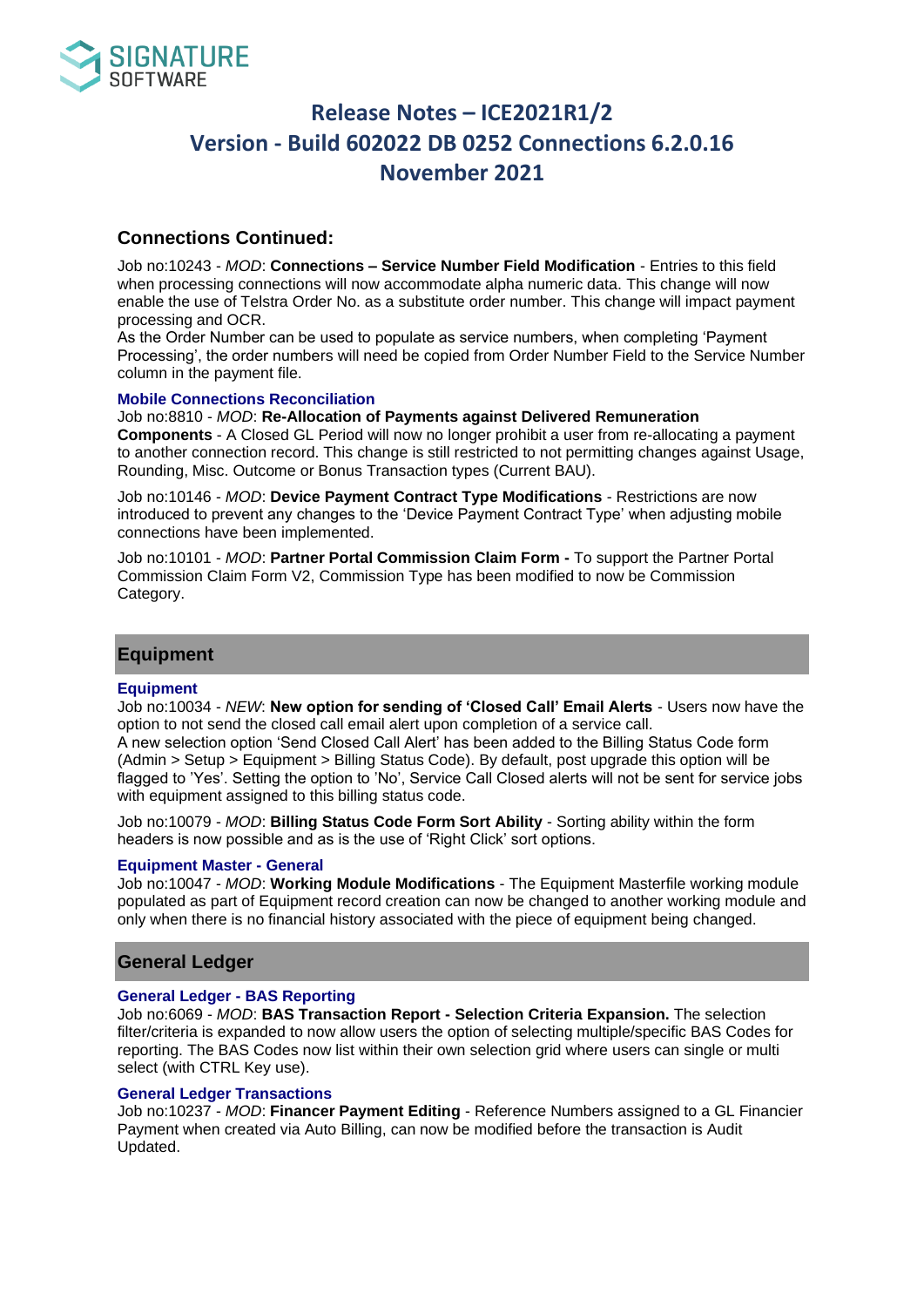

## **Inventory Control (Stock)**

### **Inventory Ordering**

Job no:9694 - *MOD*: **Purchase Order Source Data Information** - A new 'Reference Number' field is displayed within the header which can be a source type of Invoice or Service Job. This new field will enable users to look up open sales orders, open invoices and assign to the purchase order. When assigned, during the AP processing stage these items can be automatically assigned. Note this is for Non-Stock items only. When the purchase order is auto created via a back order, the 'Reference No' will be auto populated.

## **Inventory Control (Stock) Reports**

#### **Inventory Reports**

Job no:10076 - *MOD*: **Manifest Report Modifications** - The Delivery Manifest Report will now display Consignment 'Pending' transactions that are not flagged to 'Ready to Update' or 'Updated' when the report option of 'Consignment Note Pending' is turned on/ticked. 'Pending' transactions that are not flagged as 'Ready to Update' or already 'Updated' will be displayed in Italics.

## **Sales Prospecting**

### **Sales Prospecting**

Job no:10107 - *MOD*: **ICE and CRM 'Weight' data integration** A new dropdown option 'Weight' has been added to the Sales/ Prospects Enquiries form. This field is mapped to the same field in CRM and will list all 'Weights' as defined in CRM. The introduction of this selection option in ICE will allow an operator to make changes to the 'Weight' in either platform and will be automatically updated and reflected in the other.

### **Service Works Control**

#### **Service Call Manager**

Job no:9913 - *MOD*: **Service Call Manager New Call Alert Options** - 4 new options are added to the current System Alert Advice when raising a new call for against a device that is already booked on an existing open call.

Post entering either the System Number, Equipment Number, Serial Number or Phone Number within the 'New Service Job' form, the form has been expanded to now include the following options:-

\* 'Yes' – When selected, the new call will be created using the selected device/equipment.

\* 'No' – Will Exit/close the new job creation and return the user to SCM Call Display.

\* 'Review Existing Job' – No new call is created, and the user is navigated back to view the existing call in the system for that device/equipment.

\* 'Edit Existing Job' – The user is navigated back to the existing job in 'yellow' edit mode.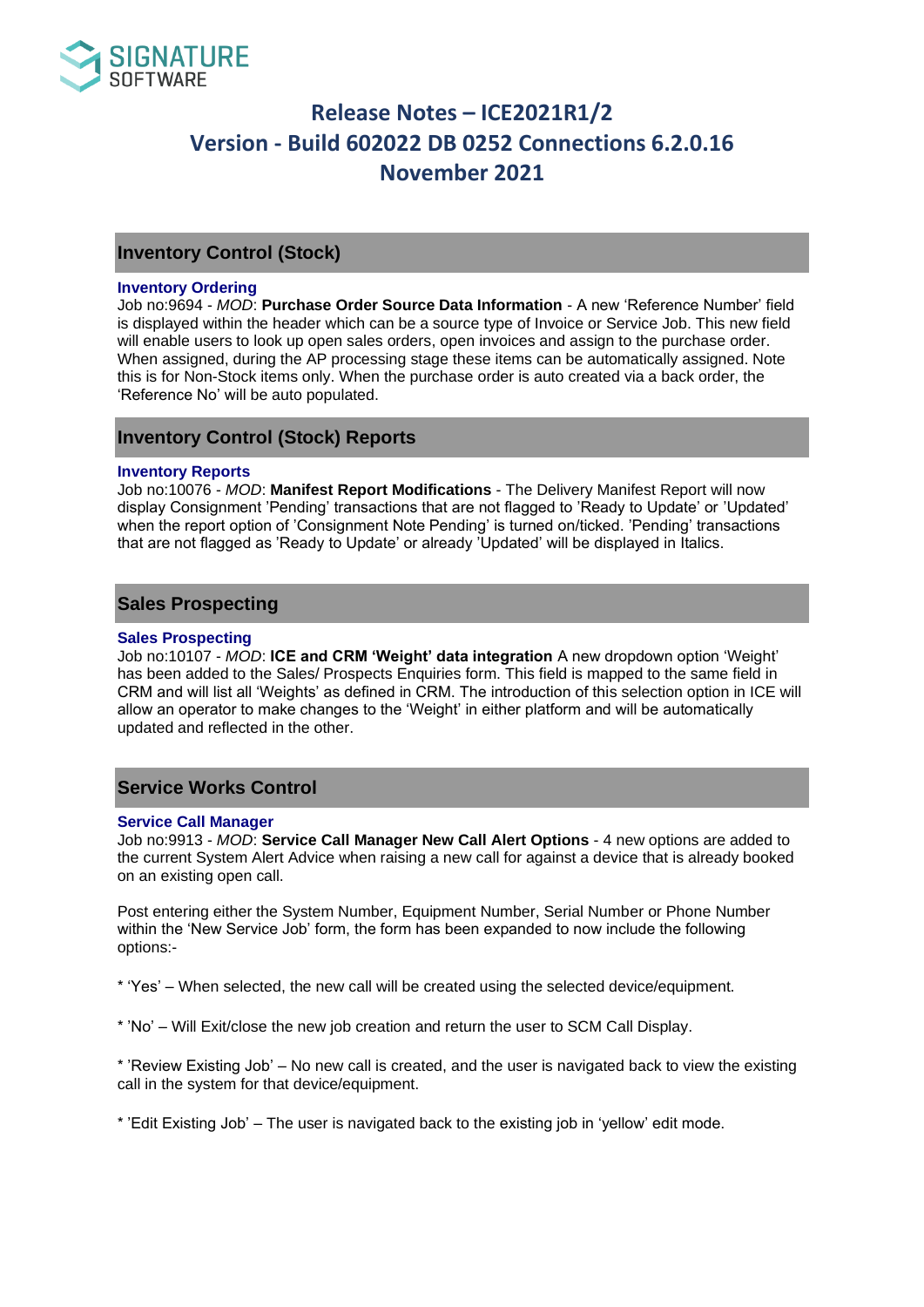

## **Service Works Control Continued:**

Job no:10012 - *MOD*: **Canon Advised Cancelled Service Job** Canon service jobs that are cancelled by Canon will now update accordingly in ICE via the Canon API.

Where a service job does already have any entries (travel, labour, etc), the service job will be changed to the *'To Be Validated'* status with an automatic comment added into the call off notes section advising the call has been cancelled by Canon.

If a service job has no data/entries, the service job will be automatically set to *'Cancelled'*.

### **Service Jobs**

Job no:9846 - *MOD*: **Invoice Number display on Call Off Tab** - A new invoice number display field has been added to the call off tab below the 'Complete Call' button. Once an invoice has been created for the job/call this field will auto populate. This new display will assist users in being aware that an invoice may have already been sent to a customer and any modifications to the invoice may result in conflicted invoicing.

This display field will only be visible when using the traditional 'older' service form.

### **Service Setup**

Job no:9910 - *MOD*: **Service Calendar Setup -** When adding new calendar months, the calendar year will now list in descending order and default to current GL Financial Year. A new 'Copy to Another Branch' option is also added and functions as 'Copy to Another Branch'

does for either specific GL Period or full GL Year copy.

## **System Administration & Utilities**

### **System Emailing Facilities**

Job no:10115 - *NEW*: **Stock Depletion Email Alert** - A new optional internal email alert to advise when any transaction raised contains a stock item that when fulfilled will result in the stock on hand quantity for that item dropping to below the system set 'Desired Qty'.

The new inventory email template 'Stock Level Alert' will require setup for each Branch as will confirmation that the stock items at Inventory location level do have 'Desired Qty' levels set. At point of updating stocktakes, this internal email alert will also occur when setup for use.

Job no:10147 - *MOD*: **New Tokens added to 'Service Call Closed Email Template'** - Customer Order Number and Completed Date and Time tokens can now be utilized when sending this email.

Job no:9149 - *NEW*: **New Email Resend Option** User can now resend any previously sent or failed to send email from within the On Line Facilities > Emails form.

A new 'Resend' button is located to the right of the form below the email status selection criteria options. Individual emails can be sent as can a batch by use of the Ctrl key. Where a resend is for a previously sent email, a prompt will display alerting the user with the option to not send again if required.

Re-sending of out going emails will be immediate send out of ICE where as re-sending of email alerts will be through the Email Alert Service as per the pre-set interval/frequency.

Two new columns are also added to the form – 'Resend Attempts' and 'Last Resend Date'. These columns will assist in providing information on how many re-sends have been invoked for a particular email record and when the last resend did occur. Normal ICE functions apply to these new columns in terms of sorting, moving etc.